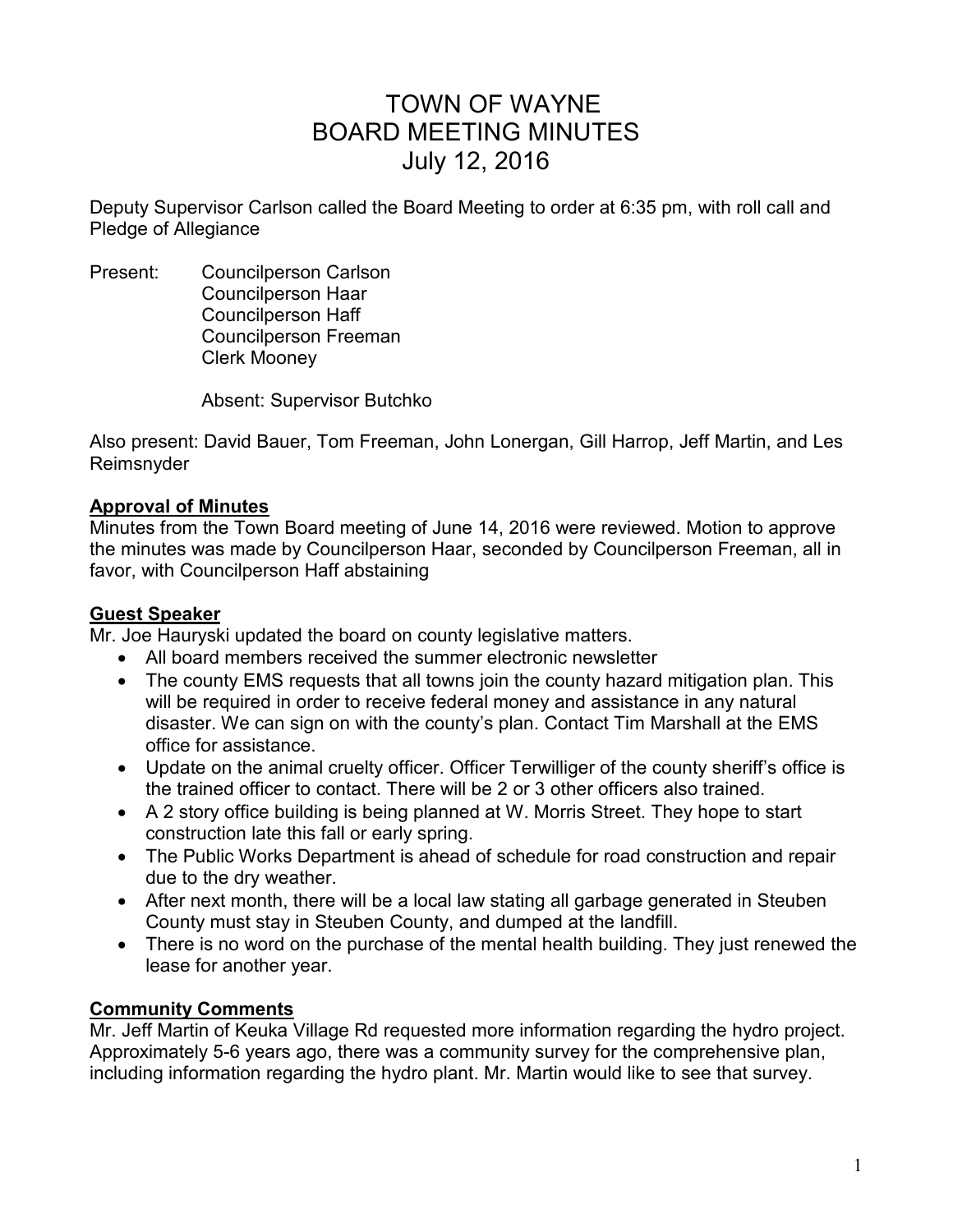Mr. Reimsnyder lives next door to the hydro plant and would also like more information about the plans.

Mr. Martin suggested we schedule a community information meeting so the general public is aware of what has happened in the past, the current situation, and plans for the future. Mr. Martin would also like to see a copy of the grant application to see what kind of information or planning is detailed in that document. He would like to see the grant application posted on the website. Mr. Martin is concerned that the tax money currently paid by NYSEG for the plant will become the responsibility of the residents. He also suggested that if we can't upload the Cornell student's presentation video on our website, perhaps Cornell could upload it and the town could provide a link to their site. Mr. Martin feels there are a lot of life cycle costs to the maintaining a project like this, and he would like to know what the plan is for that.

Tom Freeman commented that we do not as yet have an offer of sale from Iberdola yet.

## **Hearing for Owner and Lienholder(s) of unsafe property**

No one appeared for the hearing, and the Town Board is not convinced that the unsafe structure can be repaired within the time frame allotted. A motion was made to continue to stand by the town board's order for demolishment, and to do all things necessary to procure services to take the property down, and assess the costs incurred in connection with the proceedings to demolish and remove the unsafe building against the land. Motion was made by Councilperson Haar, seconded by Councilperson Freeman, and all in favor.

## **Supervisors Report**

Supervisor's report from June 2016 was presented and reviewed.

There was discussion regarding the transfer of \$15,000 to the planning board to continue work on the LUR's. Councilperson Haar would like to see the original LUR and the updated working version to see what's been done. Councilperson Carlson stated that in the Planning Board Meeting last night Mr. Glenn Neu was very pleased with the progress made thus far. Motion to approve the supervisor's report and fund transfers was made by Councilperson Freeman, seconded by Councilperson Haff, and all in favor.

## **Clerks Report**

The May clerk's report was presented and reviewed. No discussion.

Vouchers were presented and discussed. There was a computer/accounting error that inadvertently double entered information and costs. Clerk Mooney will redo the vouchers, correcting the error, and send a copies to all for email approval.

## **Justice Report**

There was no justice report.

## **Highway Superintendent Report**

Journal presented and discussed.

#### **Assessor**

There was no assessor report.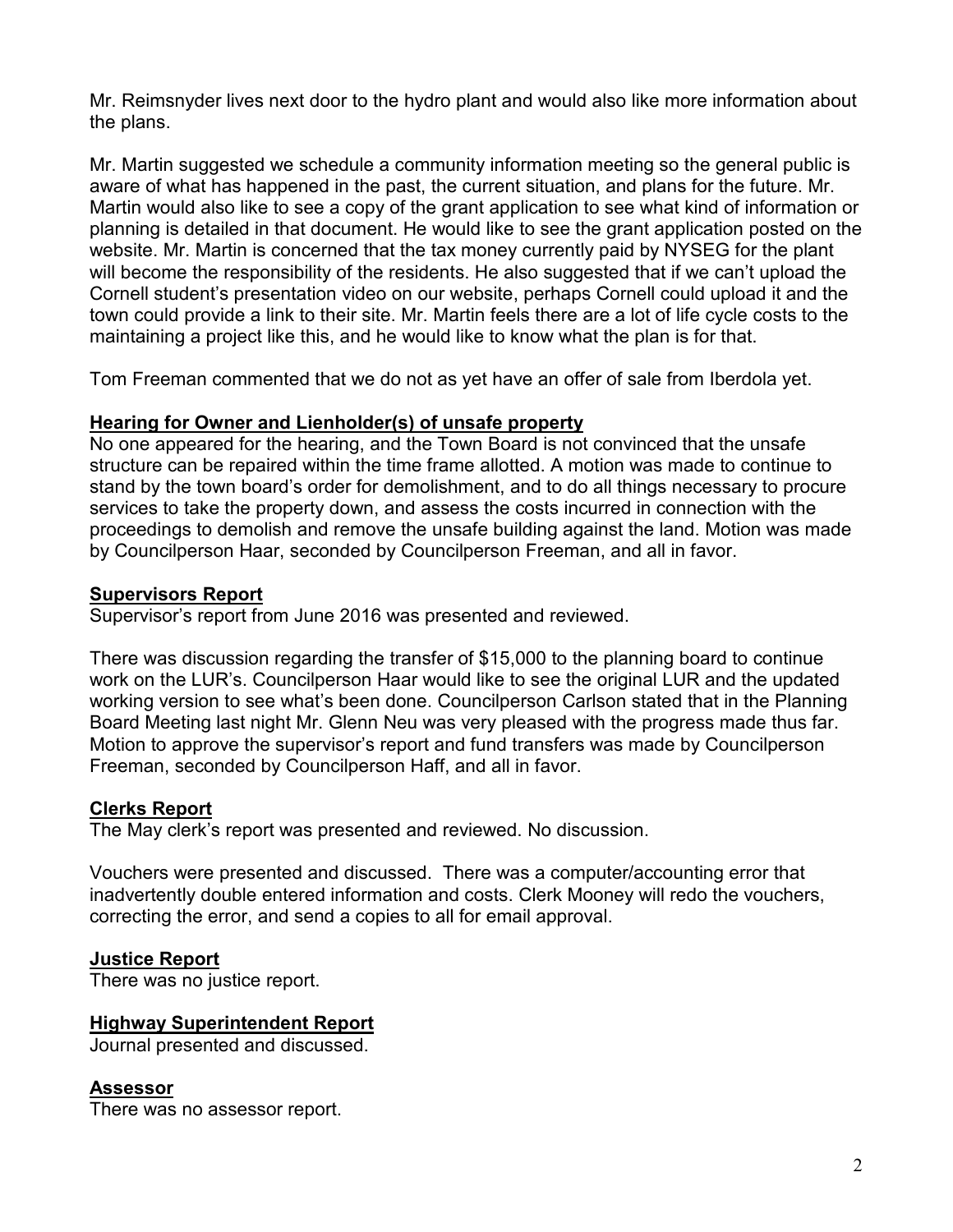## **Code & Zoning Officer**

Review of monthly report presented. No discussion.

## **Planning Board**

A resolution was made to go forward and apply for the grant for the hydro project, and all in favor. A roll call vote was taken.

 Councilperson Carlson yes Councilperson Haar yes Councilperson Haff yes Councilperson Freeman yes

Information regarding the Restore New York grant was presented to the board members. This grant is for the demolition and revitalization of dangerous or unsafe properties. This grant was submitted today.

## **Watershed**

Report was presented and no discussion.

## **Dog Control Officer**

Dog License Report reviewed. No discussion.

Rabies clinic reviewed. Dangerous dog event explained. Councilperson Freeman stated she had found a loose dog on  $4<sup>th</sup>$  of July, and attempted to contact the DCO twice without success or without a return phone call.

## **History Group**

Report Reviewed. No discussion.

## **Web Site**

Report reviewed. No discussion.

## **Other Business**

A proposal for a new local law, called Property Maintenance in the Town of Wayne was presented. Because the board members have not thoroughly reviewed the proposed law, an action plan was developed to have the board members review the draft of the law, make comments on the parts they did or did not like, and return for discussion next board meeting.

## **Adjourn**

A motion to adjourn the Town Board meeting was made by Councilperson Carlson, seconded by Councilperson Haar, and all in favor.

Meeting adjourned at 7:45 pm

Respectfully Submitted, Beth Mooney, Town Clerk July 12, 2016